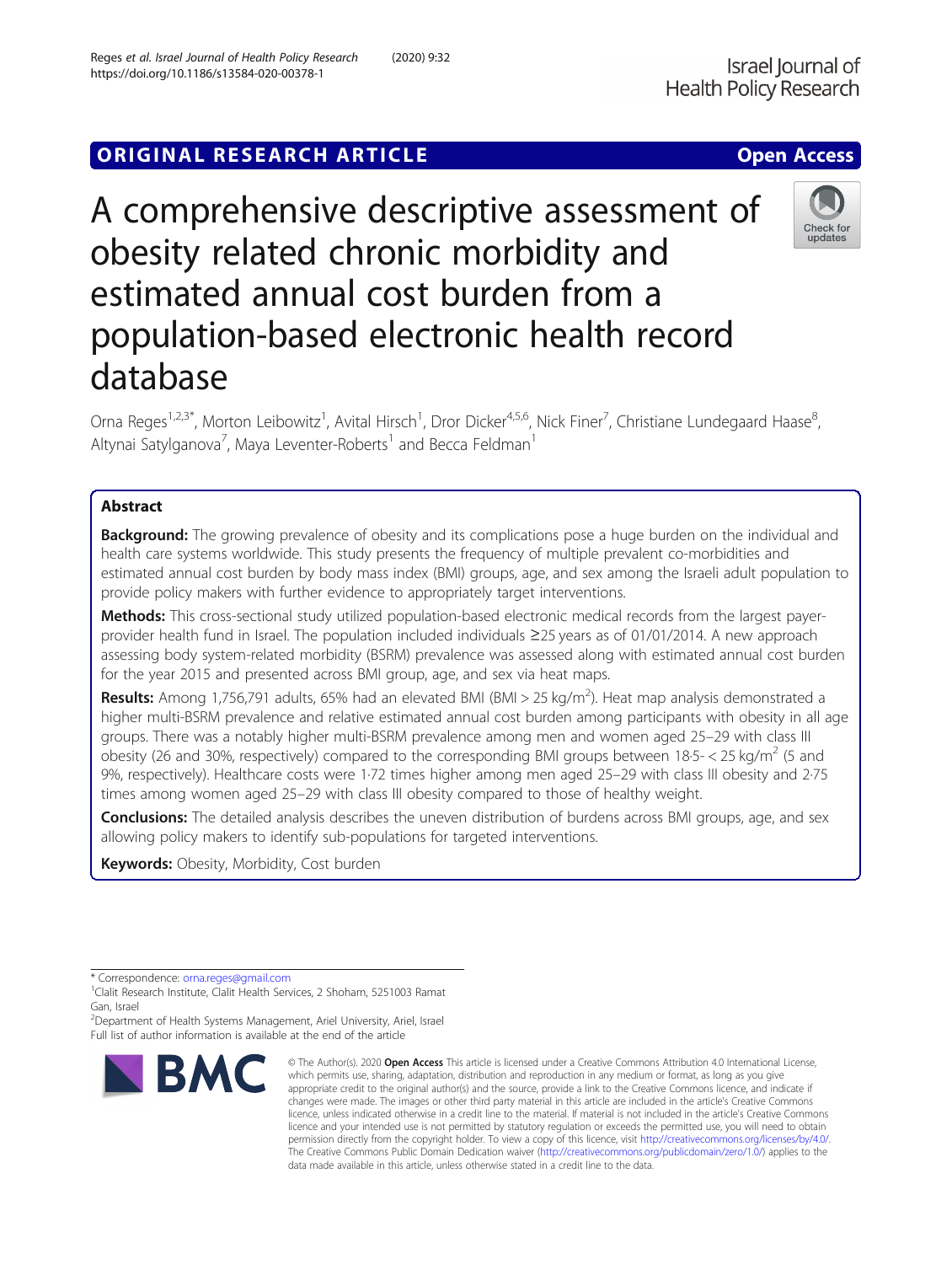## Background

Over the last few decades, an increase in overweight and obesity has been observed in many countries globally [[1](#page-9-0)]. The growing prevalence of obesity and its complications impose huge burdens for the individual and for society and they threaten to overwhelm national health care systems [\[2](#page-9-0)–[6\]](#page-9-0). To fully understand this phenomenon and to understand any potential economic benefit from prevention and treatment, a comprehensive picture of costs and co-morbidities needs to be developed. The advent of electronic health records has allowed detailed analysis of health care burdens both globally and in specific subsegments of the population. Large-scale real-world databases that integrate both clinical and claims data enable researchers and policy makers to look at the prevalence of obesity, and to describe the broad array of co-morbidities and costs across BMI groups.

A recent comprehensive analysis assessed twenty co-morbidities that have a strong association with obesity, and demonstrated an upward global trend in obesity and its associated disease burden [[7](#page-9-0)]. An accompanying editorial stressed the need for continuous surveillance, and the creation of cohorts for the study of obesity prevalence and its associated chronic diseases [\[8](#page-9-0)]. While previous studies have presented comorbidity burdens among the population with obesity, their results were not generalizable due to limited sample sizes or overly specific sample selection criteria [\[9](#page-9-0), [10\]](#page-9-0).

In addition to documented co-morbidities, studies have also demonstrated that BMI is directly associated with healthcare cost  $[11, 12]$  $[11, 12]$  $[11, 12]$  $[11, 12]$  $[11, 12]$ . A study by Li et al.  $[11]$  $[11]$ (2015) assessed the economic burden of 21 obesityrelated disorders among 56,895 subjects and found that the costs associated with one prevalent obesity related condition (ORC), when all other ORCs were adjusted for, ranged from \$120 (for angina) to \$1665 (for pulmonary embolism) per person per year. In addition, a study by Attella et al. [[12\]](#page-9-0) evaluated net health costs (the sum of indirect and direct costs) among 557,145 individuals, based on seven obesityrelated chronic diseases across BMI groups, and demonstrated a J-shape association between BMI and net health costs. The magnitude of this healthcare cost and how co-morbidities distribute across the population with obesity is unknown. A comprehensive assessment of the obesity health care burden across the full spectrum of BMI groupings is missing. Health care organizations can use detailed data to direct cost-effective management policies to improve access to treatment and bring health gains and resource savings. The objective of the present study was to describe obesity related chronic morbidity and estimated annual cost burden among the Israeli population using a large population-based database, and to create a visual representation of the distribution of burdens across BMI groups.

## Methods

## Setting

In Israel, all citizens receive full health care coverage by participation in any one of four integrated payerprovider health funds. Clalit Health Services (Clalit) is the largest of the four with more than 50% of the population and a low member attrition rate of less than 2%. Since 2002, all health care records are electronic and available in a data warehouse for research purposes. This study used retrospective data recorded in Clalit data warehouse. The data warehouse includes sociodemographic information, along with data recorded in inpatient and outpatient encounters, clinical markers, laboratory and imaging tests, and all medications prescribed and dispensed. Recording of BMI has been a quality measure in the system since 2008 and it is routine practice for primary care physicians to record adult patients' height and weight every two to three years (for adults aged  $20-74$  and  $\geq 75$ , respectively).

### Study design and population

This was a descriptive cross-sectional study that identified the study population as of 01 January 2014 (index date). The study population consisted of Clalit members who were aged 25 or older as of the index date with at least one documented BMI during the 3 years previous to the index date. Individuals with no recorded BMI were excluded. Patients were further excluded from the study if they met one or more of the following criteria: their last recorded BMI in the previous 3 years was  $\langle 18.5 \text{ kg/m}^2$  (underweight); they were not continuous members of Clalit during the 3 years previous to the index date through to 1 year following the index date (allowing for death occurring during 2014); and women whose recorded BMIs during the 3 years all occurred during a documented pregnancy.

## Variables

BMI (kg/m<sup>2</sup>) level was determined based on the last height and weight measurement recorded during the 3 years prior to the index date. BMI was grouped into five categories: healthy weight  $(18.5 - < 25 \text{ kg/m}^2)$ , overweight  $(25 < 30 \text{ kg/m}^2)$ , class I obesity  $(30 < 35 \text{ kg/m}^2)$ , class II obesity (35 - < 40 kg/m<sup>2</sup>), and class III obesity ( $\geq$ 40 kg/m<sup>2</sup>).

Socio-demographic characteristics were assessed at the index date as follows: age (in years and grouped into 6 categories:  $25-29$ ,  $30-39$ ,  $40-49$ ,  $50-59$ ,  $60-69$ , and ≥ 70), sex, immigrant status (yes, no), years in country among immigrants, ethnicity (Israeli-born Jewish, European-born Jewish; Middle Eastern-born Jewish; Americas-born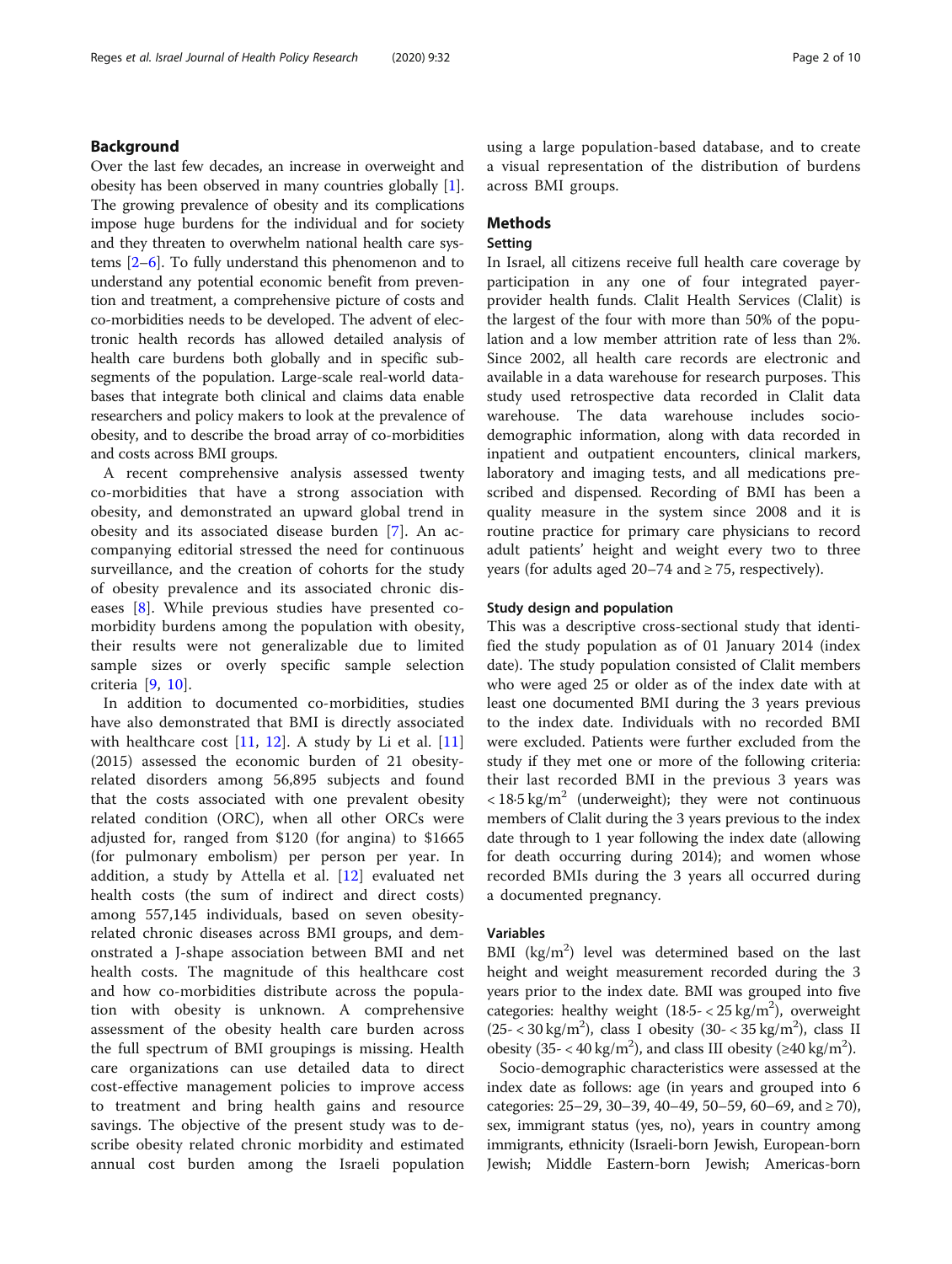Jewish; former USSR-born Jewish; Ethiopian-born Jewish; Arab; missing), socio-economic status (low, medium, or high), is based on an individual's postal code, that is based on a modified version the Characterization and Classification of Geographical Units by the Socio-Economic Level of the Population as defined/published by the Israel Bureau of Statistics [[13](#page-9-0)]. If that data is missing, an ecological variable is used which is based on the patient's socio-economic status assigned to their primary care clinic.

Age and BMI group was defined for each individual based on the categorial variables (30 categories in total).

Thirty six co-morbidities were evaluated as of the index date based on international classification of diseases, ninth revision, clinical modification codes extracted from both hospital and outpatient diagnoses. These codes are presented in Supplementary Table [1](#page-8-0). Based on these co-morbidities, eight body system-related morbidity (BSRM) categories were newly defined in accord with the international classification of diseases taxonomy: metabolic disorders; cardiovascular disease; digestive system and related disorders; urinary system disorders; respiratory disorders; neuropsychological disorders; musculoskeletal disorders; and malignancies. A BSRM was considered to be present if there was a documentation of one or more related co-morbidities anytime between 2002 and the index date. A count variable was calculated for each individual as the total number of BSRM (ranging from 0 to 8). Individuals were further defined as multi-BSRM if they were grouped into at least two BSRM groups. In addition, a Charlson co-morbidity index was calculated for each individual [\[14](#page-9-0)].

Annual healthcare cost burden (hereby referred to as annual cost burden) was estimated using a Clalit cost compendium, which is a summation of the reported patient-specific total costs associated with the use of all inpatient and outpatient visits, procedures, diagnoses, medication purchases, and laboratory tests.

This study was approved by Clalit's institutional review board.

### Statistical analysis

Frequency of socio-demographic characteristics, comorbidities, and BSRM categories were generated across the total study population and by BMI groups. In parallel to the calculation of the mean number of BSRM categories across BMI groups, the mean Charlson comorbidity index was also calculated across these groups as a validation of this novel grouping of diseases. The correlation between the mean number of BSRM and the mean Charlson co-morbidity index was calculated by generating a Pearson correlation coefficient.

Poisson regression was employed to assess the independent prevalence ratio (PR) and 95% confidence interval (CI) for the association between age and BMI group with the number of BSRM. A linear model was used to assess the independent association of age and BMI group with annual healthcare cost burden. The  $log(x + 1)$  transform was used to make annual healthcare cost burden conform more closely to the normal distribution. These two multivariate models included sex, SES, and ethnicity in addition to the age and BMI group. Individuals aged 25 to 29 with a healthy weight were defined as the reference groups. All models' assumptions were tested and fulfilled for all analyses. All statistical tests were twotailed. Results were considered statistically significant if  $p < .05$ . Test were conducted using R version 3.5.2.

As a tool for policy makers, two separate heat maps were used for visual representations of the prevalence of multi-BSRM, as well as the relative estimated annual cost burden by sex, age, and BMI group. Table [2](#page-3-0) depicts the prevalence of multi-BSRM across the groups as follows: green (prevalence  $\leq 20\%$ ), yellow (> 20–40%), orange  $(>40-60%)$ , bright red  $(>60-80%)$ , and dark red (> 80%).The prevalence of multi-BSRM by age and BMI groups was also described for SES strata (Supplementary Heat map [1](#page-8-0)). Table [1](#page-3-0) depicts the relative estimated annual health cost burden per capita compared to reference group. Males and females aged 25 to 29 with a healthy weight were defined as the reference groups. The groups were divided into quintiles and presented as follows: the lowest quintile of relative cost per capita is displayed in green, followed by yellow, orange, bright red, and dark red as the top quintile.

## Results

There were 2,235,385 Clalit members aged 25 or older as of index date (01 January 2014). Supplementary Fig. [1](#page-8-0) describes the distribution of this population by BMI category. Individuals with BMI < 18·5 (35,012) and individuals with missing BMI measurement as of index date (441,582) were excluded from the analysis. BMI documentation was missing for 441,582 individuals (20% of eligible patients) who did not have a doctor visit during the 3 years prior to index date. Compared to the total study population, individuals with missing BMI measurements were of younger age  $(38.88 \pm 12.03 \text{ years} \text{ vs.})$  $54.57 \pm 17.32$  years) and more likely to be male (56.1%) vs. 49·2%). Of 1,756,791 members who met the inclusion criteria, 619,504 (35%) had BMI between 18·5 and <  $25 \text{ kg/m}^2$ , 661,131 (38%) had BMI between 25 and <  $30 \text{ kg/m}^2$ ,  $323,094$  (18%) had BMI between 30 and <  $35 \text{ kg/m}^2$ , 106,917 (6%) had BMI between 35 and < 40 kg/m<sup>2</sup>, and 46,145 (3%) had BMI  $\geq 40$  kg/m<sup>2</sup> (Table [3\)](#page-4-0). These proportions varied by age with an increase in the percentage of individuals with elevated BMI as age increased (Supplementary Fig. [2](#page-9-0)).

Subjects with an elevated BMI ( $> 25$  kg/m<sup>2</sup>), compared to patients with healthy weight, were on average of older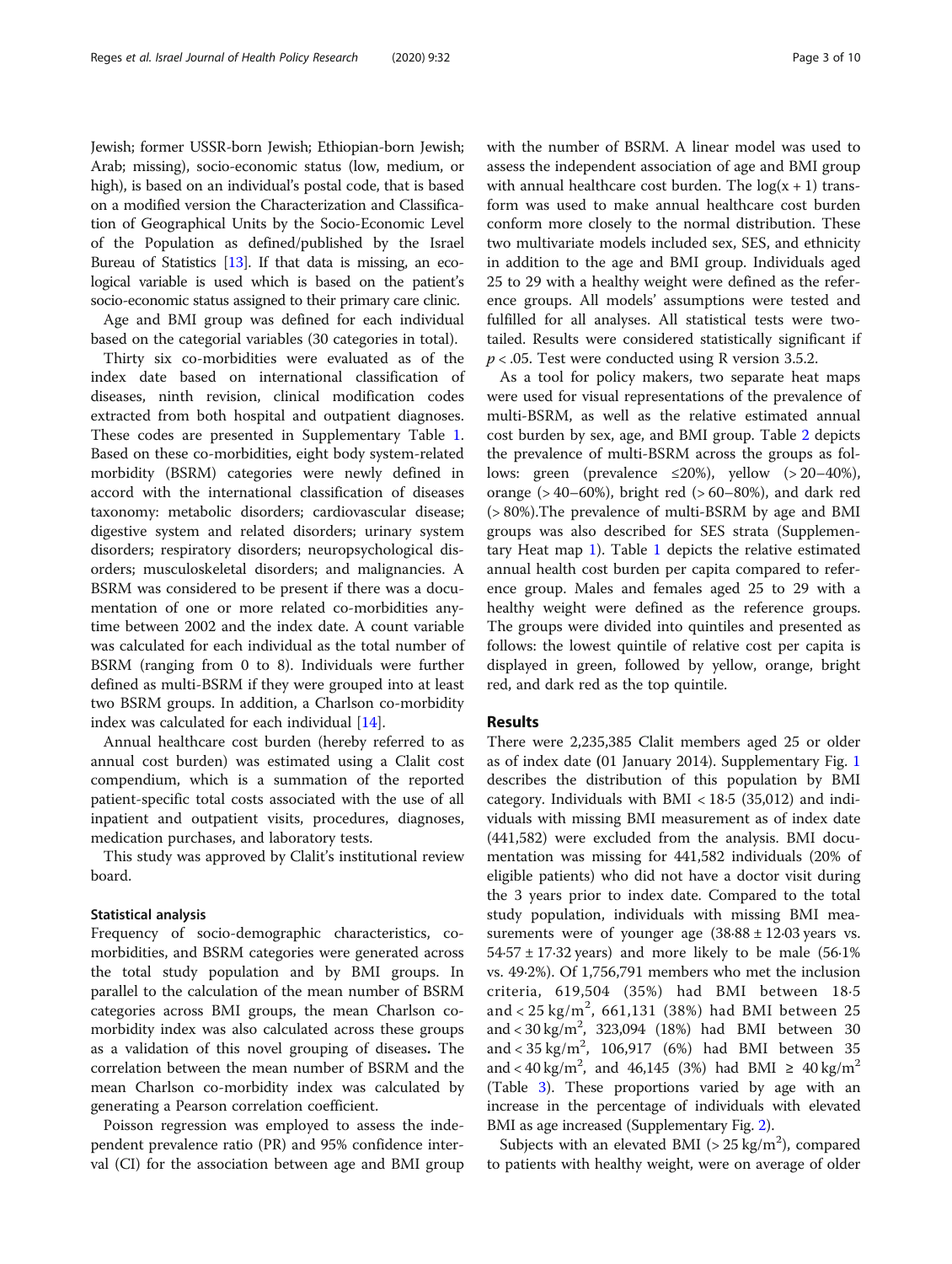## <span id="page-3-0"></span>Table 1 Heat map 1: Relative estimated annual care burden per capita according age and BMI categories as of 01 January 2014

| Male         |                                                                        |                              |                              |                              |                              |                               |                                  |                                                                                                                         |
|--------------|------------------------------------------------------------------------|------------------------------|------------------------------|------------------------------|------------------------------|-------------------------------|----------------------------------|-------------------------------------------------------------------------------------------------------------------------|
| BMI category | Class III obesity<br>Class II obesity<br>Class I obesity<br>Overweight | 1.72<br>1.13<br>1.05<br>0.73 | 3.17<br>1.92<br>1.38<br>1.08 | 4.97<br>3.27<br>2.55<br>1.98 | 9.65<br>6.09<br>4.59<br>4.00 | 13.30<br>9.23<br>6.86<br>5.66 | 23.58<br>16.23<br>14.68<br>12.90 | Ouintiles of relative estimated annual care burden<br>compared to reference group: male age 25-29 with<br>normal weight |
|              | Healthy weight                                                         | $1.00*$                      | 1.03                         | 1.81                         | 4.57                         | 7.04                          | 15.13                            | < 1.18                                                                                                                  |
|              |                                                                        | 25-29                        | 30-39                        | $40 - 49$                    | 50-59                        | 60-69                         | >70                              | $=$ />1.18 and <2.80<br>$=$ />2.80 and <5.38                                                                            |
|              |                                                                        |                              |                              | Age group                    |                              |                               |                                  | $=$ />5.38 and <12.25                                                                                                   |
|              |                                                                        |                              |                              |                              |                              |                               |                                  | $=$ /> 12.25                                                                                                            |
| Female       |                                                                        |                              |                              |                              |                              |                               |                                  |                                                                                                                         |
|              | Class III obesity                                                      | 2.75                         | 2.27                         | 3.26                         | 4.89                         | 7.50                          | 16.42                            | Ouintiles of relative estimated annual care burden                                                                      |
|              | Class II obesity                                                       | 1.75                         | 1.84                         | 1.85                         | 2.96                         | 4.90                          | 12.47                            | compared to reference group: female age 25-29 with                                                                      |
| BMI category | Class I obesity                                                        | 1.32                         | 1.42                         | 1.53                         | 2.34                         | 4.00                          | 10.80                            | normal weight                                                                                                           |
|              | Overweight                                                             | 1.20                         | 1.24                         | 1.19                         | 1.88                         | 2.98                          | 9.68                             | < 1.26                                                                                                                  |
|              | Healthy weight                                                         | $1.00*$                      | 1.09                         | 1.03                         | 1.61                         | 2.95                          | 10.63                            | $=$ />1.26 and <1.84                                                                                                    |
|              |                                                                        | 25-29                        | 30-39                        | $40 - 49$                    | 50-59                        | 60-69                         | $\geq 70$                        | $=$ />1.84 and <2.96                                                                                                    |
|              |                                                                        |                              |                              |                              |                              |                               |                                  | $=$ />2.96 and <6.98                                                                                                    |
|              |                                                                        |                              |                              |                              | Age group                    |                               |                                  | $=$ /> 6.98                                                                                                             |

The column displays age group, the row represents BMI category, and the colors represents the relative estimated annual care burden per capita based on fives. Groups with the<br>lowest cost per capita (lowest fifth) are displ

\* Reference group

### Table 2 Heat map 2: Prevalence of individuals with multi-body system related morbidity (multi-BSRM) as of 01 January 2014

| A - Male         |                   |         |       |       |           |       |           |                              |  |
|------------------|-------------------|---------|-------|-------|-----------|-------|-----------|------------------------------|--|
|                  |                   |         |       |       |           |       |           |                              |  |
|                  | Class III obesity | 26%     | 41%   | 65%   | 78%       | 88%   | 96%       | Prevalence of multi-BSRM (%) |  |
|                  | Class II obesity  | 20%     | 34%   | 55%   | 78%       | 90%   | 97%       | $\leq 20\%$                  |  |
|                  | Class I obesity   | 14%     | 25%   | 46%   | 69%       | 85%   | 96%       | $>20\% - 40\%$               |  |
| BMI category     | Overweight        | 8%      | 16%   | 33%   | 57%       | 77%   | 93%       | $>40\% - 60\%$               |  |
|                  | Healthy weight    | 5%      | 10%   | 23%   | 45%       | 67%   | 89%       | $>60\% - 80\%$               |  |
|                  |                   | 25-29   | 30-39 | 40-49 | 50-59     | 60-69 | $\geq 70$ | $> 80\%$                     |  |
|                  |                   |         |       |       |           |       |           |                              |  |
| Age group        |                   |         |       |       |           |       |           |                              |  |
|                  |                   |         |       |       |           |       |           |                              |  |
| <b>B</b> -Female |                   |         |       |       |           |       |           |                              |  |
|                  |                   |         |       |       |           |       |           |                              |  |
|                  | Class III obesity | 30%     | 45%   | 63%   | 84%       | 94%   | 98%       | Prevalence of multi-BSRM (%) |  |
|                  | Class II obesity  | 25%     | 36%   | 57%   | 79%       | 92%   | 98%       | $\leq$ 20%                   |  |
| BMI category     | Class I obesity   | 18%     | 30%   | 47%   | 72%       | 89%   | 98%       | $>20\% - 40\%$               |  |
|                  | Overweight        | 13%     | 22%   | 36%   | 63%       | 83%   | 96%       | $>40\% - 60\%$               |  |
|                  | Healthy weight    | 9%      | 15%   | 26%   | 52%       | 77%   | 94%       | $>60\% - 80\%$               |  |
|                  |                   | $25-29$ | 30-39 | 40-49 | 50-59     | 60-69 | >70       | $> 80\%$                     |  |
|                  |                   |         |       |       |           |       |           |                              |  |
|                  |                   |         |       |       | Age group |       |           |                              |  |

The column displays age group, the row represents BMI category, and the colors represents the percentage of individuals with multi-body system related morbidity (multi-BSRM).<br>Groups with low percentage (=/<20%) of individ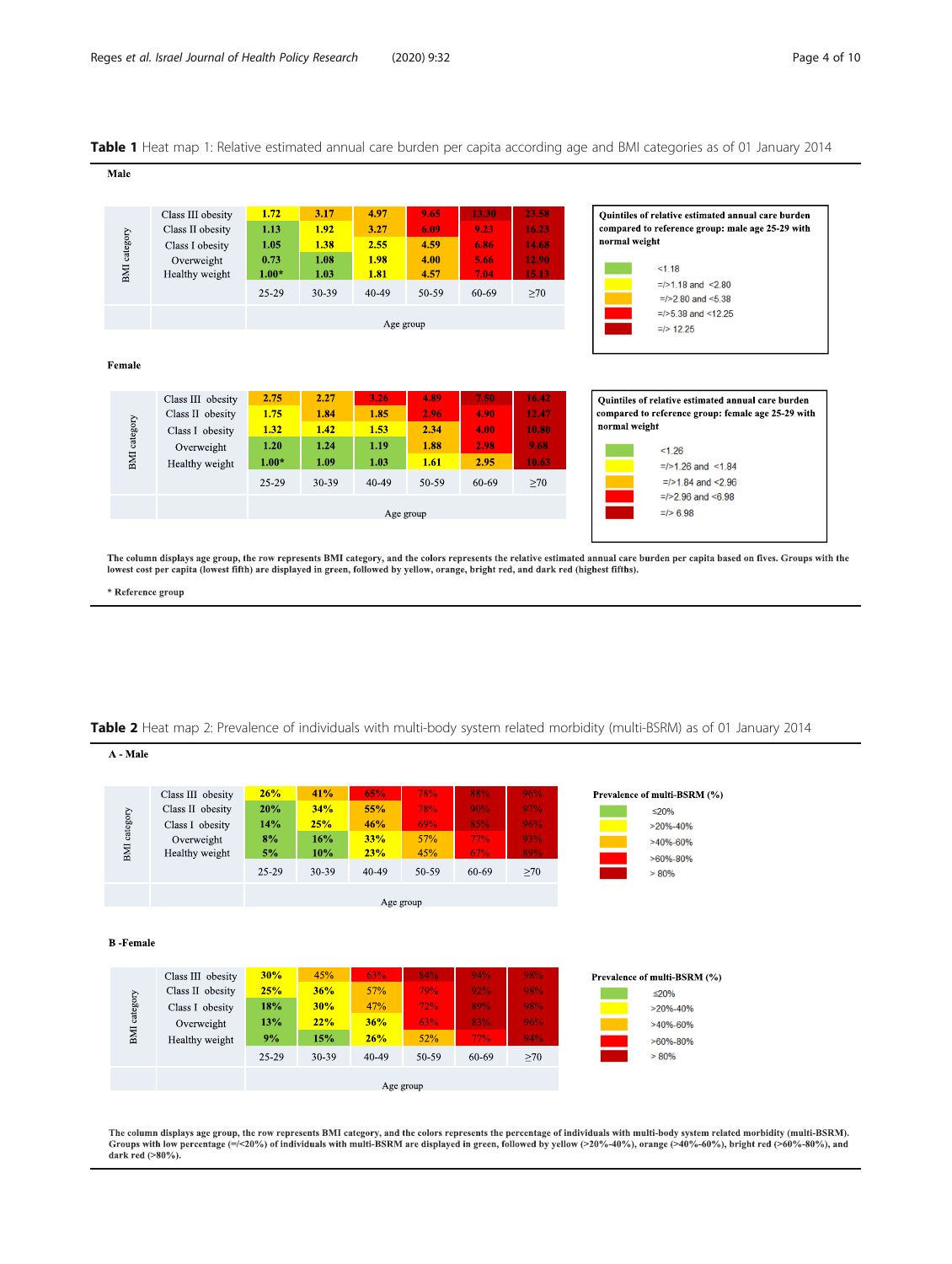<span id="page-4-0"></span>

|                                                                       | Normal<br>weight | Overweight       | obesity<br>Class I | obesity<br>Class II | Class III<br>obesity | Total patients with<br>elevated BMI | Total Study<br>Population |
|-----------------------------------------------------------------------|------------------|------------------|--------------------|---------------------|----------------------|-------------------------------------|---------------------------|
| BMI range based on last measurement in 2011-2013 (kg/m <sup>2</sup> ) | $18.5 - < 25$    | $25 - 30$        | $30 - 35$          | $35 - 40$           | $\geq 40$            | $25$ - $\geq 40$                    |                           |
| Total, N (%)                                                          | 619,504 (35%)    | 661,131 (38%)    | 323,094 (18%)      | 106,917 (6%)        | 46,145 (3%)          | 1,137,287 (65%)                     | 1,756,791 (100%)          |
| Mean (SD)                                                             | 22.5 (1.7)       | 27.3 (1.4)       | 32.1 (1.4)         | 37.0 (1.4)          | 44.7 (6.1)           | 30.3 (4.7)                          | 27.5(5.4)                 |
| Median (IQR)                                                          | 22.8 (21.3-24.0) | 27.2 (26.1-28.5) | 31.9 (30.9-33.2)   | 36.8 (35.8-38.1)    | 42.9 (41.1-45.9)     | 29.1 (26.9-32.3)                    | 26.7 (23.8-30.4)          |
| Range                                                                 | 18.50-24.99      | 25.00-29.99      | 30.00-34.99        | 35.00-39.99         | 40.00-141.98         | 25.00-141.98                        | 18.50-141.98              |
| Years with current BMI category, n (%)                                |                  |                  |                    |                     |                      |                                     |                           |
| $\frac{5}{2}$                                                         | 74,851 (12.1)    | 134,572 (20.4)   | 97,032 (30.0)      | 42,796 (40.0)       | 15,878 (34.4)        | 290,278 (25.5)                      | 365,129 (20.8)            |
| $\frac{5}{2}$                                                         | 250,773 (40.5)   | 291,544 (44.1)   | 136,654 (42.3)     | 39,503 (36.9)       | 20,399 (44.2)        | 488,100 (42.9)                      | 738,873 (42.1)            |
| Unknown                                                               | 293,880 (47.4)   | 235,015 (35.5)   | 89,408 (27.7)      | 24,618 (23.0)       | 9868 (21.4)          | 358,909 (31.6)                      | 652,789 (37.2)            |
| Time between last measurement of BMI and 1 January 2014 (days)        |                  |                  |                    |                     |                      |                                     |                           |
| Mean (SD)                                                             | 358 (291)        | 297 (259)        | 262 (237)          | 241 (225)           | 232 (220)            | 279 (220)                           | $306.7 \pm 267.47$        |
| Median (IQR)                                                          | 268 (129-534)    | 225 (99-392)     | 202 (83-339)       | $184(73 - 318)$     | 177 (70-309)         | 212 (89-359)                        | 230.0 (101.0-416.0)       |
| Range                                                                 | $0 - 1096$       | $0 - 1096$       | $0 - 1096$         | $0 - 1096$          | $0 - 1095$           | $0 - 1096$                          | $0 - 1096$                |
| Age (years)                                                           |                  |                  |                    |                     |                      |                                     |                           |
| Mean (SD)                                                             | 50.35 (18.34)    | 56.35 (16.76)    | 57.83 (15.74)      | 57.42 (15.36)       | 56.29 (15.03)        | 56.87 (16.29)                       | 54.57 (17.32)             |
| Median (IQR)                                                          | 48.0 (34.0-64.0) | 57.0 (43.0-68.0) | 58.0 (46.0-69.0)   | 58.0 (46.0-68.0)    | 57.0 (45.0-67.0)     | 58.0 (44.0-68.0)                    | 55.0 (40.0-67.0)          |
| Age group, n (%)                                                      |                  |                  |                    |                     |                      |                                     |                           |
| $25 - 34$                                                             | 160,799 (26.0)   | 80,627 (12.2)    | 27,726 (8.6)       | 8932 (8.4)          | 4172 (9.0)           | 121,457 (10.7)                      | 282,256 (16.1)            |
| $35 - 44$                                                             | 116,370 (18.8)   | 101,712 (15.4)   | 44,395 (13.7)      | 14,739 (13.8)       | 6736 (14.6)          | 167,582 (14.7)                      | 283,952 (16.2)            |
| 45-54                                                                 | 91,134 (14.7)    | 110,977 (16.8)   | 58,507 (18.1)      | 20,727 (19.4)       | 9257 (20.1)          | 199,468 (17.5)                      | 290,602 (16.5)            |
| 55-64                                                                 | 103,812 (16.8)   | 150,576 (22.8)   | 80,038 (24.8)      | 26,786 (25.1)       | 12,022 (26.1)        | 269,422 (23.7)                      | 373,234 (21.2)            |
| $65 - 74$                                                             | 69,352 (11.2)    | 111,123 (16.8)   | 59,669 (18.5)      | 19,584 (18.3)       | 8208 (17.8)          | 198,584 (17.5)                      | 267,936 (15.3)            |
| $75 - 84$                                                             | 49,489 (8.0)     | 75,841 (11.5)    | 39,718 (12.3)      | 12,720(11.9)        | 4656 (10.1)          | 132,935 (11.7)                      | 182,424 (10.4)            |
| 85+                                                                   | 28,548 (4.6)     | 30,275 (4.6)     | 13,041 (4.0)       | 3429 (3.2)          | 1094 (2.4)           | 47,839 (4.2)                        | 76,387 (4.3)              |
| Sex, n (%)                                                            |                  |                  |                    |                     |                      |                                     |                           |
| Male                                                                  | 298,452 (48.2)   | 367,837 (55.6)   | 148,931 (46.1)     | 36,411 (34.1)       | 11,994 (26.0)        | 565,173 (49.7)                      | 863,625 (49.2)            |
| Female                                                                | 321,052 (51.8)   | 293,294 (44.4)   | 174,163 (53.9)     | 70,506 (65.9)       | 34,151 (74.0)        | 572,114 (50.3)                      | 893,166 (50.8)            |
| Immigrant, n (%)                                                      |                  |                  |                    |                     |                      |                                     |                           |
| Yes                                                                   | 210,409 (34.0)   | 263,428 (39.8)   | 131,586 (40.7)     | 41,936 (39.2)       | 16,730 (36.3)        | 453,680 (39.9)                      | 664,089 (37.8)            |
| $\frac{\circ}{\mathbb{Z}}$                                            | 409,095 (66.0)   | 397,703 (60.2)   | 191,508 (59.3)     | 64,981 (60.8)       | 29,415 (63.7)        | 683,607 (60.1)                      | 1,092,702 (62.2)          |
| Years in country (among foreign born)                                 |                  |                  |                    |                     |                      |                                     |                           |
| Mean (SD)                                                             | 42 (19.99)       | 44.65 (18.98)    | 44.2 (18.66)       | 42.75 (18.46)       | 41.11 (18.29)        | 44.21 (18.83)                       | 43.52 (19.23)             |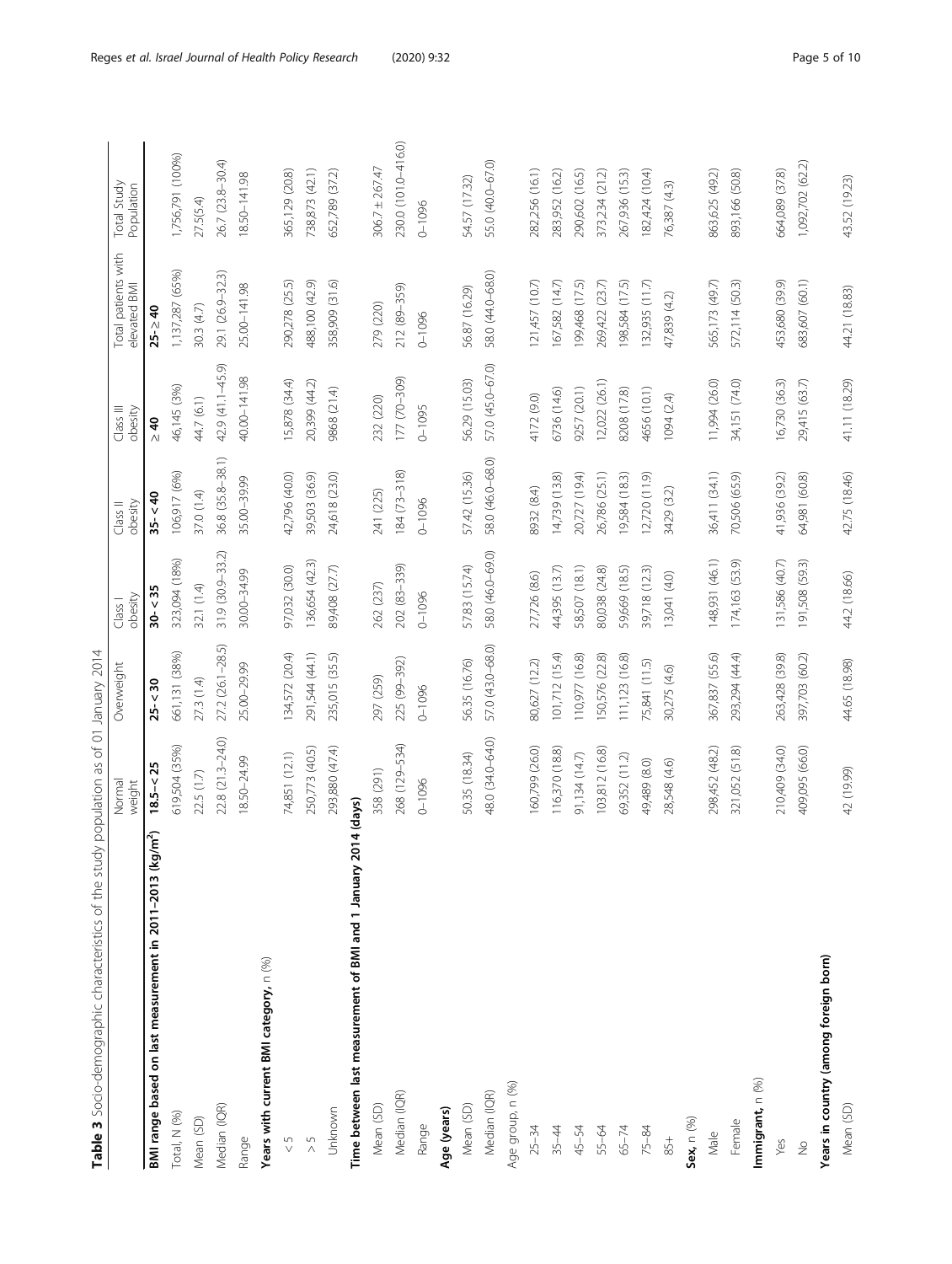| j                    |
|----------------------|
|                      |
|                      |
|                      |
| ;<br>)<br>ζ          |
| j                    |
|                      |
| ì                    |
|                      |
| j                    |
|                      |
| $\frac{1}{2}$        |
| i                    |
|                      |
| ;<br>م               |
| )<br>3<br>-          |
|                      |
| $\frac{1}{2}$        |
| $\frac{1}{2}$        |
|                      |
| l<br>í               |
|                      |
|                      |
|                      |
| $\ddot{\phantom{a}}$ |
|                      |
|                      |
|                      |
| i<br>T               |
| $\frac{1}{2}$        |
| $\frac{1}{2}$        |
|                      |
| )<br>)<br>5          |
|                      |
| j                    |
|                      |
|                      |
|                      |
|                      |
| ĭ                    |
| $\frac{1}{2}$        |
| $\frac{1}{2}$        |
| ر                    |
| I                    |
| i                    |
| リリハー<br>Š<br>Ç       |
|                      |
| Ì<br>ໍ່              |
| $\vdots$             |
| Ċ                    |
| l                    |

| Table 3 Socio-demographic characteristics of the study | population as of 01 January 2014 (Continued) |                  |                    |                     |                      |                                     |                           |
|--------------------------------------------------------|----------------------------------------------|------------------|--------------------|---------------------|----------------------|-------------------------------------|---------------------------|
|                                                        | Normal<br>weight                             | Overweight       | obesity<br>Class I | obesity<br>Class II | Class III<br>obesity | Total patients with<br>elevated BMI | Total Study<br>Population |
| Median (IQR)                                           | 45.0 (23.0-63.0)                             | 50.0 (24.0-63.0) | 50.0 (24.0-63.0)   | 46.0 (24.0-59.0)    | 42.0 (23.0-58.0)     | 50.0 (24.0-63.0)                    | 49.0 (24.0-63.0)          |
| Years in country (among foreign born)                  |                                              |                  |                    |                     |                      |                                     |                           |
| Ethnicity, n (%)                                       |                                              |                  |                    |                     |                      |                                     |                           |
| Israeli-born Jewish                                    | 319,949 (51.6)                               | 278,142 (42.1)   | 118,311 (36.6)     | 36,993 (34.6)       | 5,756 (34.1)         | 449,202 (39.5)                      | 769,151 (43.8)            |
| European-born Jewish                                   | 38,387 (6.2)                                 | 50,007 (7.6)     | 22,728 (7.0)       | 5612 (6.2)          | 2269 (4.9)           | 81,616 (7.2)                        | 120,003 (6.8)             |
| Middle Eastern-born Jewish                             | 34,244 (5.5)                                 | 43,572 (6.6)     | (6.5) 812,61       | 5047 (4.7)          | 1627 (3.5)           | 69,464 (6.1)                        | 103,708 (5.9)             |
| Americas-born Jewish                                   | 11,320(1.8)                                  | 12,405 (1.9)     | 5951 (1.8)         | 1884 (1.8)          | 788(1.7)             | 21,028 (1.8)                        | 32,348 (1.8)              |
| Former USSR-born Jewish                                | 64,774 (10.5)                                | 81,945 (12.4)    | 46,231 (14.3)      | 16,376 (15.3)       | 7272 (15.8)          | 151,824 (13.3)                      | 216,598 (12.3)            |
| Ethiopian-born Jewish                                  | 17,946 (2.9)                                 | 10,556 (1.6)     | 2571 (0.8)         | 442 (0.4)           | 97 (0.2)             | 13,666 (1.2)                        | 31,612 (1.8)              |
| Arab                                                   | 91,103 (14.7)                                | 122,374(18.5)    | 75,087 (23.2)      | 28,785 (26.9)       | 14,082 (30.5)        | 240,328 (21.1)                      | 331,431 (18.9)            |
| Missing data                                           | 41,781 (6.7)                                 | 62,130 (9.4)     | 32,997 (10.2)      | 10,778 (10.1)       | 4254 (9.2)           | 110,159 (9.7)                       | (8.6) 046 (151            |
| Socioeconomic status, n (%)                            |                                              |                  |                    |                     |                      |                                     |                           |
| $L_{\text{OW}}$                                        | 33,860 (21.6)                                | 164,535 (24.9)   | 96,709 (29.9)      | 36,542 (34.2)       | 17,629 (38.2)        | 315,415 (27.7)                      | 449,275 (25.6)            |
| Medium                                                 | 241,575 (39.0)                               | 261,478 (39.6)   | (29,928 (40.2)     | 43,110 (40.3)       | 8,337 (39.7)         | 452,853 (39.8)                      | 694,428 (39.5)            |
| High                                                   | 243,481 (39.3)                               | 234,536 (35.5)   | 96,179 (29.8)      | 27,190 (25.4)       | 10,132 (22.0)        | 368,037 (32.4)                      | 611,518 (34.8)            |
| Missing data                                           | 588 (0.1)                                    | 582 (0.1)        | 278 (0.1)          | 75 (0.1)            | 47 (0.1)             | 982 (0.1)                           | 1570 (0.1)                |
| Residence, n (%)                                       |                                              |                  |                    |                     |                      |                                     |                           |
| Urban                                                  | 554,723 (89.5)                               | 593,628 (89.8)   | 293,270 (90.8)     | 97,925 (91.6)       | 42,700 (92.5)        | 1,027,523 (90.3)                    | 1,582,246 (90.1)          |
| Rural                                                  | 63,858 (10.3)                                | 66,684 (10.1)    | 29,503 (9.1)       | 8882 (8.3)          | 3423 (7.4)           | 108,492 (9.5)                       | 172,350 (9.8)             |
| Missing data                                           | 923 (0.1)                                    | 819 (0.1)        | 321 (0.1)          | 110 (0.1)           | 22(0.0)              | 1272(0.1)                           | 2195 (0.1)                |
| Number of children                                     |                                              |                  |                    |                     |                      |                                     |                           |
| Mean (SD)                                              | $2.08 \pm 1.97$                              | $2.50 \pm 2.15$  | $2.75 \pm 2.35$    | $2.85 \pm 2.50$     | $2.85 \pm 2.60$      | $2.62 \pm 2.26$                     | $2.43 \pm 2.18$           |
| Median (IQR)                                           | $2.0(0.0 - 3.0)$                             | $2.0(1.0 - 4.0)$ | $3.0(1.0 - 4.0)$   | 3.0 $(1.0 - 4.0)$   | 2.0 (1.0-4.0)        | $2.0(1.0 - 4.0)$                    | $2.0(1.0 - 3.0)$          |
|                                                        |                                              |                  |                    |                     |                      |                                     |                           |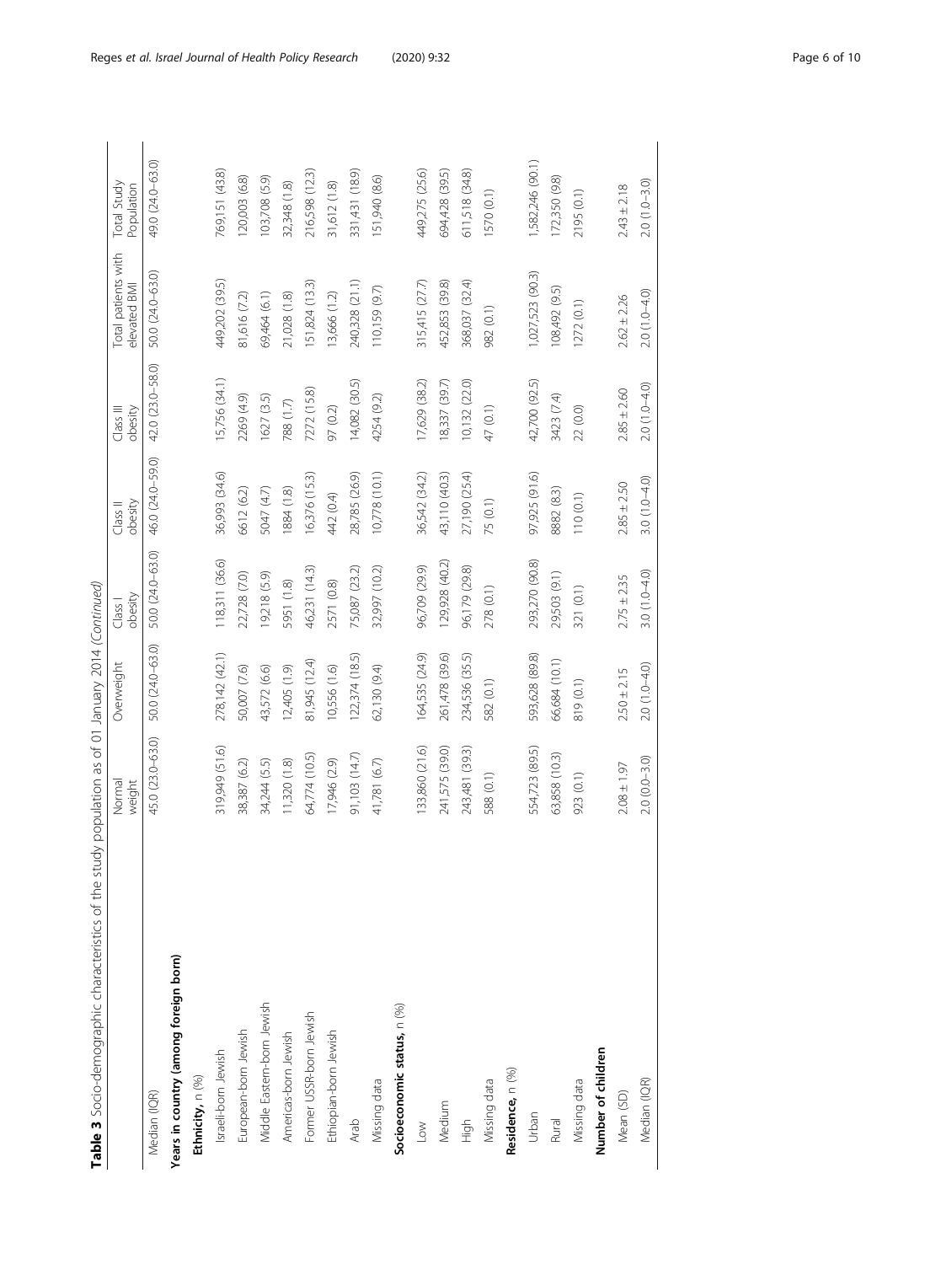age (median age 58 vs. 48 years, respectively) and had more children (2·62 vs. 2·08, respectively). The proportion of Arabs and individuals with a low socio-economic status was higher among subjects with an elevated BMI (21·1% vs. 14·7%, respectively and 27·7% vs. 21·6%, respectively). All the comparisons were statistically significant ( $p < 0.05$ ) (Table [3\)](#page-4-0).

Subjects with an elevated BMI ( $>$  25 kg/m<sup>2</sup>) had more co-morbidities compared to those of healthy weight. Significant differences were demonstrated with respect to pre-diabetes, diabetes, ischemic heart disease, atrial fibrillation, ischemic stroke, congestive heart failure, peripheral artery disease, hypertension, dyslipidemia, hyperthyroidism, non-alcoholic fatty liver disease, gastroesophageal reflux disease, gall-bladder disease, urinary incontinence, asthma, chronic obstructive pulmonary disease, and obstructive sleep apnea. The mean number of BSRM categories was also higher among individuals with an elevated BMI ( $> 25 \text{ kg/m}^2$ ) (2.37 ± 1.72) compared to individuals with healthy weight  $(1.57 \pm 1.62)$  (Supplementary Table [2\)](#page-9-0).

The Poisson regression demonstrated a significant association of age and BMI group with the number of BSRM after adjustment for sex, SES, and ethnicity. Compared to individuals aged 25 to 29 with a healthy weight, the adjusted PR increased as the age and the BMI increased, with the highest prevalence in those aged  $\geq 70$ with class III obesity (PR = 9.65, 95%CI: 9.51 to9.79). In the same way, adjusted linear regression showed a significant relationship between age and BMI group with costs ( $p < 0.001$ ). The annual cost increased as both age and BMI increased, with the highest cost among individuals aged ≥70 with class III obesity (exp (β) = 10.70, 95%CI: 10.28 to 11.13) (Table [4](#page-7-0)).

Tables [1](#page-3-0) and [2](#page-3-0) depict multi-BSRM prevalence and relative estimated annual cost burden per capita according to age and BMI categories. There was a higher multi-BSRM prevalence and relative estimated annual cost burden among males and females with obesity (BMI  $\geq$  30) in all age groups. There was a greater BSRM prevalence among younger males and females with obesity class III aged 25 to 29 (26 and 30%, respectively) compared to men and women of the same age group with healthy weight range (5 and 9%, respectively) (Table [2\)](#page-3-0). The higher multi-BSRM prevalence among individuals with obesity in all age groups was preserved also across SES strata (Supplementary Heat map [1\)](#page-8-0). Higher multi-BSRM prevalence was also observed in individuals with overweight ( $BMI \geq 25$  and < 30) compared to those with healthy weight among males and females in all age groups. Based on the reference group (males and females aged 25–29 at a healthy weight), healthcare costs increased 1·72 times among men aged 25–29 with class III obesity and 2·75 times among women aged 25–29 with class III obesity (Table [1\)](#page-3-0). Multi-BSRM prevalence and relative estimated annual cost burden was highest at the oldest age groups. The highest Multi-BSRM prevalence and cost burden was observed among the oldest population with highest BMI group.

## **Discussion**

### Main findings

This study used comprehensive electronic health record data from a large, population-based sample in Israel and presents significant associations of BMI groups with the number of BSRM and annual cost burden after adjustment for age, sex, SES, and ethnicity. As a tool for policy makers, a comprehensive picture of the increasing prevalence of BSRM categories and associated costs across BMI groups were depicted by using heat maps. Subjects with an elevated BMI  $(> 25 \text{ kg/m}^2)$  had more comorbidities and healthcare costs compared to those with healthy weight. There was a notably high percentage of both young men and women with multi-BSRM among the group with Class III obesity.

### The association of BMI with morbidity & costs

The suggestion that co-morbidities and costs are directly related to BMI level has been demonstrated in previous studies [\[15](#page-9-0)–[17\]](#page-9-0). A comprehensive literature review and meta-analysis (2009) related the incidence of 18 comorbidities to severity of obesity  $[16]$  $[16]$ . Booth et al. [\[9](#page-9-0)] (2014) also demonstrated an association between prevalence of multi-morbidity and increasing BMI. Their study included 223,089 individuals and presented the prevalence of multi-morbidities by six BMI categories ranging from underweight through healthy weight, overweight, and three stages of increasing BMI stratifying by age and sex. Booth et al.'s study included 11 conditions, affecting seven systems of the body, with multimorbidity defined as having  $\geq 2$  co-morbidities out of the 11. Li et al. [\[11](#page-9-0)] used data from the Geisinger System EHRs and examined the additional costs of isolated comorbidities associated with obesity and the individual cumulative economic impact on the health care system. They demonstrate that the incremental additional cost of hypertension, as a result of its frequency, exceeds the incremental cumulative costs of MI and/or Pulmonary embolus because of their less frequent occurrence. Atella et al. [\[12](#page-9-0)] used the EHRs of 700 volunteer general practitioners in Italy to assess the individual risk of multiple co-morbidities as a consequence of the patients' BMI status. The similarity in the emergence of multiple comorbidities as a function of both increasing BMI and increasing age parallels the current finding in a broader non-selected assessment of a total population. The current study extends the findings from these large-scale studies by including a larger population size with a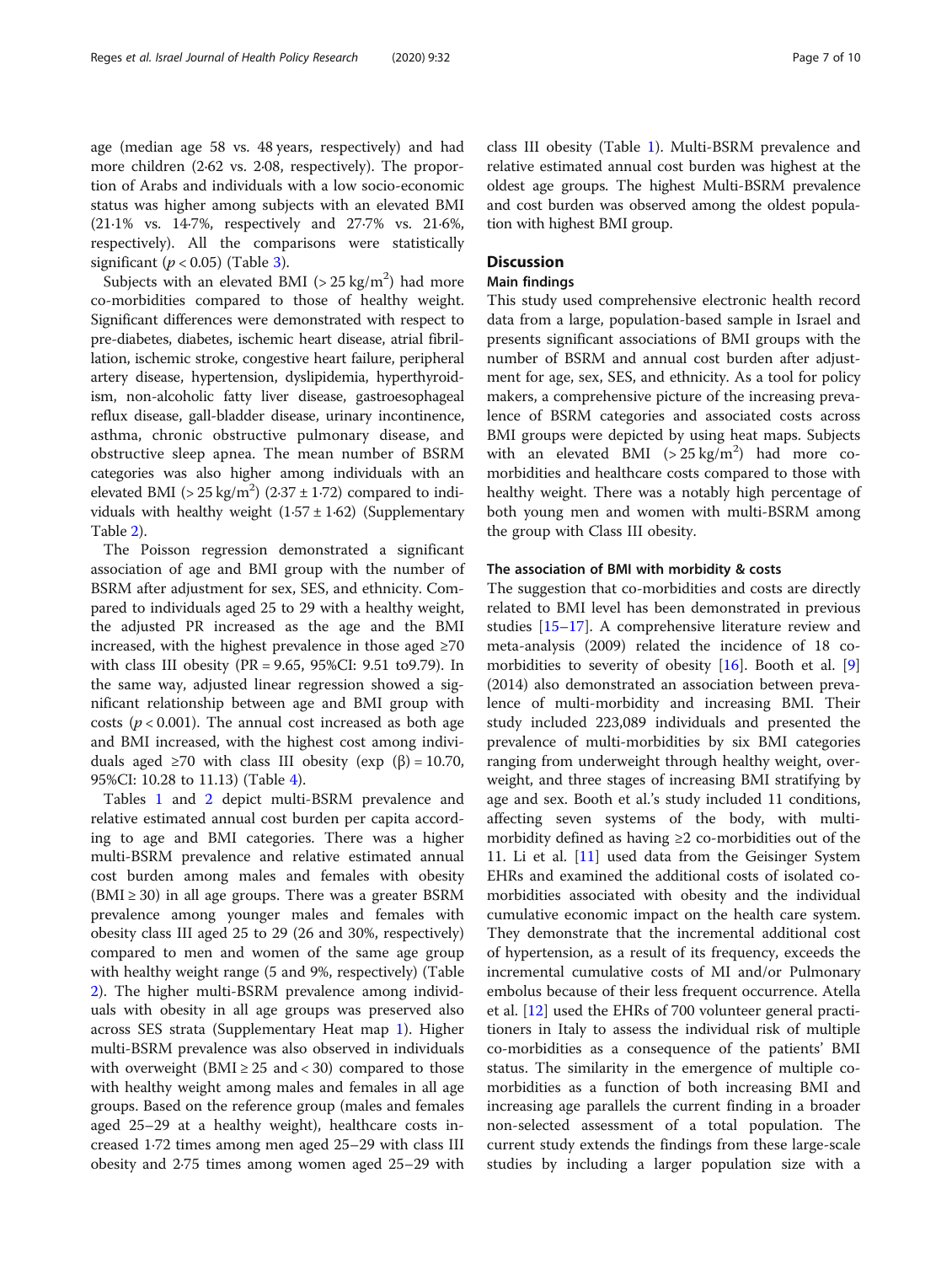<span id="page-7-0"></span>

| Table 4 Adjusted association of age and BMI group with the number of Body system-related morbidity (BSRM) and annual cost |  |  |  |  |  |  |  |  |
|---------------------------------------------------------------------------------------------------------------------------|--|--|--|--|--|--|--|--|
| burden                                                                                                                    |  |  |  |  |  |  |  |  |

| Age and BMI       | <b>BSRM</b> <sup>a</sup> | Annual Cost                   |                                   |  |  |  |  |
|-------------------|--------------------------|-------------------------------|-----------------------------------|--|--|--|--|
| group             | PR (95% CI)              | $\beta$ (95% CI) <sup>b</sup> | Exp $\beta$ (95% CI) <sup>c</sup> |  |  |  |  |
| Age 25-29         |                          |                               |                                   |  |  |  |  |
| Healthy weight    | Reference group          | Reference group               | Reference group                   |  |  |  |  |
| Overweight        | $1.23(1.21 - 1.25)$      | $0.04(0.02 - 0.06)$           | $1.04(1.02 - 1.06)$               |  |  |  |  |
| Class I obesity   | $1.65(1.61-1.69)$        | $0.21(0.17-0.24)$             | $1.23(1.19 - 1.28)$               |  |  |  |  |
| Class II obesity  | 2.12 (2.05-2.20)         | $0.44$ $(0.38 - 0.50)$        | $1.55(1.46 - 1.65)$               |  |  |  |  |
| Class III obesity | $2.53$ $(2.42 - 2.65)$   | $0.71(0.62 - 0.79)$           | $2.03$ 1.87-2.21)                 |  |  |  |  |
| Age 30-39         |                          |                               |                                   |  |  |  |  |
| Healthy weight    | $1.41(1.40-1.43)$        | $0.08(0.06 - 0.09)$           | $1.08(1.07 - 1.10)$               |  |  |  |  |
| Overweight        | $1.85(1.83 - 1.87)$      | $0.14(0.13 - 0.16)$           | $1.15(1.13 - 1.17)$               |  |  |  |  |
| Class I obesity   | 2.48 (2.44-2.51)         | $0.36(0.34 - 0.39)$           | $1.43(1.40-1.47)$                 |  |  |  |  |
| Class II obesity  | 2.99 (2.93-3.04)         | $0.61(0.58 - 0.65)$           | $1.84(1.78 - 1.91)$               |  |  |  |  |
| Class III obesity | $3.52(3.43 - 3.61)$      | $0.92$ (0.87-0.97)            | 2.51 (2.38-2.64)                  |  |  |  |  |
| Age 40-49         |                          |                               |                                   |  |  |  |  |
| Healthy weight    | $2.26$ $(2.24 - 2.29)$   | $0.32$ (0.30-0.34)            | $1.38(1.35 - 1.40)$               |  |  |  |  |
| Overweight        | 2.97 (2.94-3.01)         | $0.46(0.44 - 0.47)$           | $1.58(1.56 - 1.61)$               |  |  |  |  |
| Class I obesity   | 3.74 (3.69-3.78)         | $0.71(0.69 - 0.73)$           | 2.03 (1.99-2.08)                  |  |  |  |  |
| Class II obesity  | 4.37 (4.30-4.43)         | $0.94(0.91 - 0.97)$           | 2.56 (2.48-2.64)                  |  |  |  |  |
| Class III obesity | 4.98 (4.88-5.07)         | $1.17(1.13 - 1.21)$           | $3.22(3.09 - 3.36)$               |  |  |  |  |
| Age 50-59         |                          |                               |                                   |  |  |  |  |
| Healthy weight    | 3.87 (3.83-3.91)         | $0.81$ (0.80-0.83)            | $2.25(2.21 - 2.29)$               |  |  |  |  |
| Overweight        | 4.65 (4.59-4.70)         | $1.02(1.01 - 1.04)$           | $2.77(2.73 - 2.82)$               |  |  |  |  |
| Class I obesity   | 5.46 (5.4 0-5.52)        | $1.24(1.22 - 1.26)$           | 3.46 (3.39-3.52)                  |  |  |  |  |
| Class II obesity  | $6.16(6.08 - 6.24)$      | 1.41 (1.39-1.44)              | 4.10 (3.99-4.20)                  |  |  |  |  |
| Class III obesity | $6.72(6.62 - 6.83)$      | $1.57(1.53 - 1.61)$           | 4.81 (4.64-4.98)                  |  |  |  |  |
| Age 60-69         |                          |                               |                                   |  |  |  |  |
| Healthy weight    | 5.54 (5.48-5.60)         | $1.35(1.33 - 1.37)$           | 3.86 (3.79-3.92)                  |  |  |  |  |
| Overweight        | $6.22(6.16 - 6.29)$      | 1.56 (1.54-1.57)              | 4.76 (4.68-4.83)                  |  |  |  |  |
| Class I obesity   | $6.98(6.91 - 7.06)$      | 1.76 (1.74-1.78)              | 5.81 (5.71-5.92)                  |  |  |  |  |
| Class II obesity  | 7.65 (7.55-7.75)         | 1.91 (1.88-1.94)              | $6.75(6.58 - 6.93)$               |  |  |  |  |
| Class III obesity | 8.12 (8.00-8.24)         | 2.04 (2.00-2.08)              | 7.69 (7.41-7.98)                  |  |  |  |  |
| Age $> = 70$      |                          |                               |                                   |  |  |  |  |
| Healthy weight    | 8.11 (8.02-8.20)         | $2.12(2.10-2.13)$             | 8.33 (8.19-8.48)                  |  |  |  |  |
| Overweight        | 8.52 (8.43-8.61)         | 2.21 (2.20-2.23)              | 9.12 (8.97-9.26)                  |  |  |  |  |
| Class I obesity   | $9.00(8.90 - 9.10)$      | 2.30 (2.28-2.32)              | 9.97 (9.79-10.16)                 |  |  |  |  |
| Class II obesity  | 9.37 (9.25-9.48)         | $2.34(2.31 - 2.37)$           | 10.38 (10.11-10.66)               |  |  |  |  |
| Class III obesity | $9.65(9.51 - 9.79)$      | $2.37(2.33 - 2.41)$           | 10.70 (10.28-11.13)               |  |  |  |  |

BSRM Body system related morbidity, PR Prevalence rate, CI Confidence interval

<sup>a</sup>The association of age and BMI group with BSRM was assessed by using Poisson regression. The dependent variable was defined as the total number of BSRM (range from 0 to 8). Model adjusted for sex, socioeconomic status (low, medium, and High), and ethnicity (Israeli-born Jewish, European-born Jewish; Middle Eastern-born Jewish; Americas-born Jewish; former USSR-born Jewish; Ethiopian-born Jewish; Arab; missing)

 $^{\rm b}$ The association of age and BMI group with annual cost burden was assessed by using linear regression. The dependent variable was defined as log(x + 1) transform of the estimated annual cost burden using a Clalit cost compendium. Model adjusted for sex, socioeconomic status (low, medium, and High), and ethnicity (Israeli-born Jewish, European-born Jewish; Middle Eastern-born Jewish; Americas-born Jewish; former USSR-born Jewish; Ethiopian-born Jewish; Arab; missing)

c Retransformation adjustment (exp β) was performed in going from the log model to estimates of Clalit cost compendium (NIS)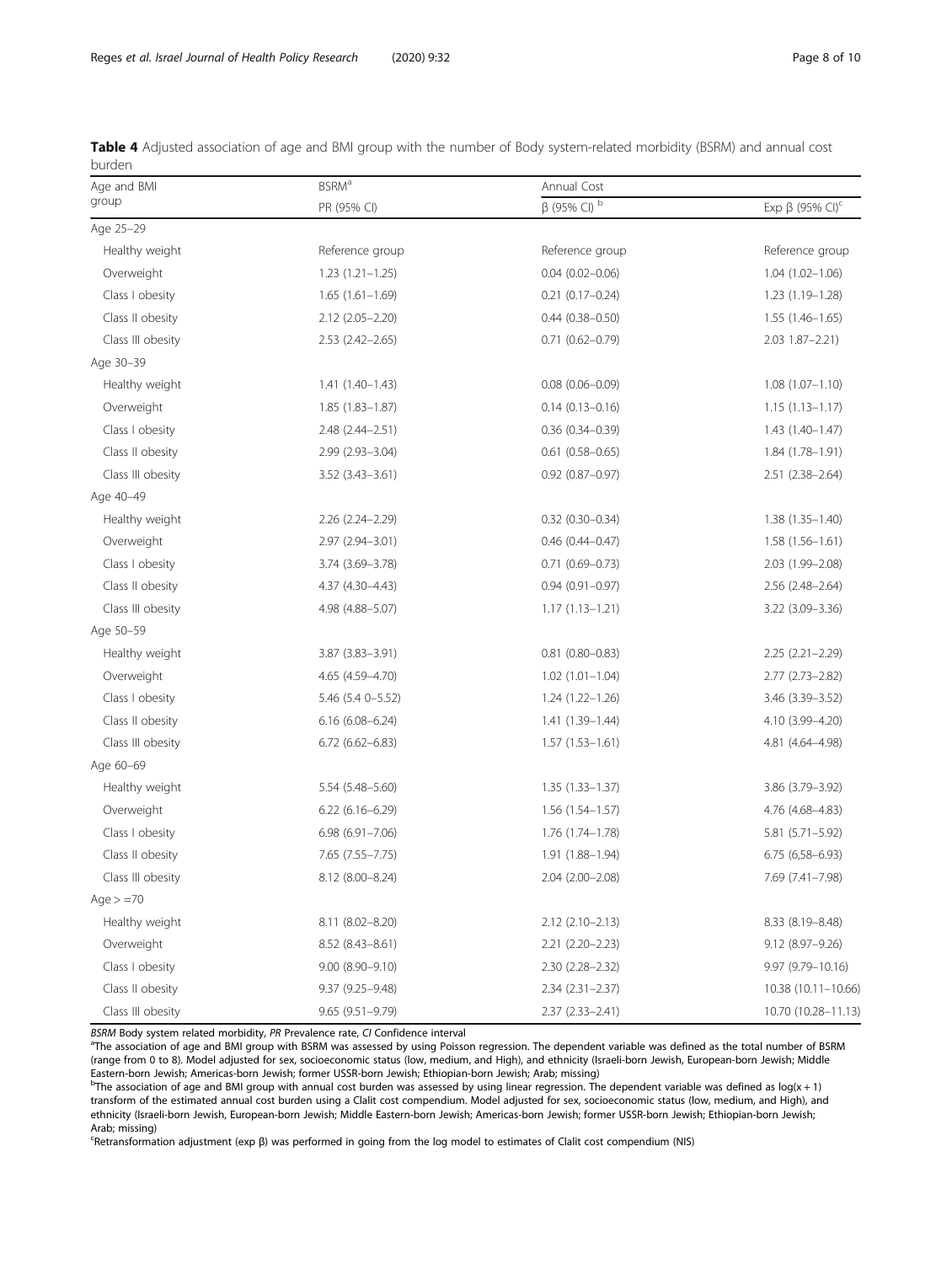<span id="page-8-0"></span>greater number of co-morbidities, which enabled us to group chronic conditions into eight comprehensive BSRM categories, along with their distribution across increasing BMI groups. Furthermore, the size of the present study population enabled analyzing the data with greater resolution, stratifying both comorbidities and costs by 60 different strata of BMI, age, and sex groups. The strength of this increased resolution can best be appreciated by the strengths of association presented in the adjusted regression analysis between the numbers of BSRM as well as the related costs in the younger age groups among the overweight and lower classes of obesity (Table [4\)](#page-7-0). We are able to see that the differences at the young ages are modest and yet the differences are significant and become greater as age and BMI increase.

A notable finding from the current study was the percentage of young adults (25–29 years) with multi-BSRM with class III obesity, especially among women, who presented with a higher percentage of co-morbidities compared to men. This finding of multi-morbidity in the younger age group has been previously reported in a general population study [\[18](#page-9-0)]. The present study placed emphasis on this increase of multi-morbidity as a function of age, sex, and BMI, by both incorporating a larger array of morbidities and stratifying by BMI. In addition, these observations suggest that in addition to *diabesity* (which refers to diabetes occurring in the framework of obesity), the term morbesity can be used as the wide array of co-morbidities associated with obesity among both males and females at all ages.

### Implications for practice (tool for decision makers)

This comprehensive cross-sectional study provides a multi-dimensional template for national health care plans to direct policy among key sub-populations with varying health and economic burdens. The detailed heat maps presented could allow health policy makers to make decisions based on the presented disease and economic burden within and across subgroups based on BMI, age, and sex. Policy makers can utilize the heat maps presented to both select groups for intervention as the obesity burden can be costly to the system, as well as to identify complex patient groups who require specialized care and timely intervention. Such data are potentially of great importance given the size of the obesity problem, and the often high costs of weight loss treatments (e.g., bariatric surgery) [[19,](#page-9-0) [20\]](#page-9-0).

Suggestions for practice could include building outpatient clinics that provide continuous care programs dedicated to comprehensively treating and preventing obesity. These clinics would treat patients with obesity, and provide support and follow-up to help them achieve and maintain a healthy BMI. Interventions include: dietician visits, physical activity, follow-up and screening tests for obesity-related comorbidities, emotional support, and consultations regarding weight-loss medication and bariatric surgery. As informed by our study results, target groups would include individuals with both obesity and multi-BSRM across all age groups, and young adults with obesity without co-morbidities. In addition, individuals with overweight (BMI  $\geq$  25 and < 30), who have a higher burden of multi-BSRM than those with healthy weight, should be considered as individuals with pre-obesity, and therefore should also be targeted for continuous care programs.

## Limitations

This study had a number of limitations. First, since the analysis was cross sectional in its design, the cause of the morbidities or health cost burden could not be determined. Future longitudinal assessment is needed to evaluate the trajectory of health problems over time and to identify patterns of illness trajectories across BMI categories. Second, this analysis was limited to patients who had at least one BMI record collected by their physician in their health record in the 3 years prior to the index date. Thus, it is possible that we are not capturing individuals who were young and healthy, had low health care utilization, or were likely to have poor access to healthcare services. Third, costs from the Israeli healthcare system reported in this study are particular to Clalit Health Services' internal pricing scheme, and therefore, the annual cost burden was presented as relative rather than absolute costs. Lastly, although a wide array of diagnoses was included in the analysis, the list may not be exhaustive due to less comprehensive documentation with some co-morbidities.

## Conclusion

This study provides a response to the recognized need for greater resolution in health and economic data when reviewing health care policy. The heat maps presented here describe uneven distribution of burdens across BMI groups, age, and sex. This detailed analysis provides to the public health community an illustration of how electronic health record data may be used to facilitate health policy planning.

#### Supplementary information

Supplementary information accompanies this paper at [https://doi.org/10.](https://doi.org/10.1186/s13584-020-00378-1) [1186/s13584-020-00378-1](https://doi.org/10.1186/s13584-020-00378-1).

Additional file 1: Table S1. Diagnosis definition/ICD-9-CM diagnoses codes

Additional file 2: Supplementary Heat map 1. Prevalence of individuals with multi-body system related morbidity (multi-BSRM) as of 01 January 2014

Additional file 3: Figure S1. Clalit members aged 25 or older as of 01 January 2014 by BMI level ( $n = 2,233,385$ )